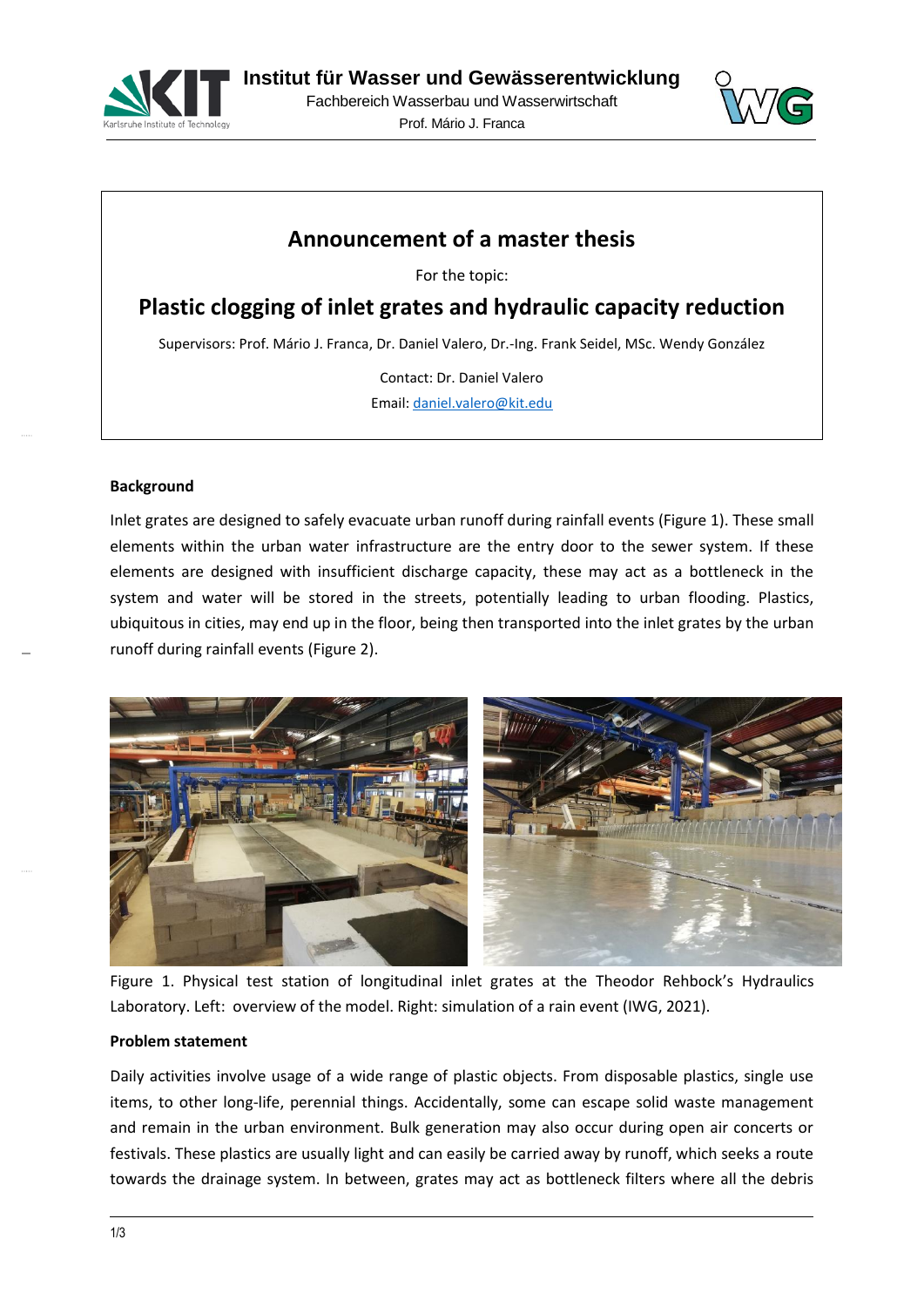accumulates (Honingh et al., 2020), thus reducing the effective area available for the water flow. Visual inspection of [Figure 2](#page-1-0) readily reveals that a significant portion of the inlet area is covered by litter.



<span id="page-1-0"></span>Figure 2. Sewer grate and plastic debris partially clogging a significant area of the inlet section (July 2021, German flooding).

## **Research objectives**

During this research, the student is expected to tackle several questions raised from the aforementioned observations. Among others:

1. Which are the most common plastic elements found in the urban environment that may eventually be found in sewer grates?

2. How to scale plastic debris problems in hydraulic laboratory models?

3. How to properly characterize different plastic debris elements from a hydraulics standpoint?

4. How to extend the results obtained in laboratory to real-world applications?

5. Which plastics clog more harmfully the urban inlet grates?

6. Which is the subsequent inlet grate discharge capacity reduction depending on the number and class of plastics clogging it?

7. What are the mechanisms impeding the runoff into the inlet grates for the most common types of plastics?

## **Methodology**

The MSc candidate will be working with a 1:1 scale physical model of inlet grates [\(Figure 1\)](#page-0-0) in the Theodor Rehbock's Hydraulics Laboratory (KIT, IWG). The student will make use of the hydraulic facilities as well as appropriate measurement equipment while receiving the necessary support from the laboratory (technical and scientific) staff.

A first stage of this research will consist on urban landscape inspection in the Karlsruhe area, enabling an inventory of plastics susceptible to clog the sewer grates. This can also build upon